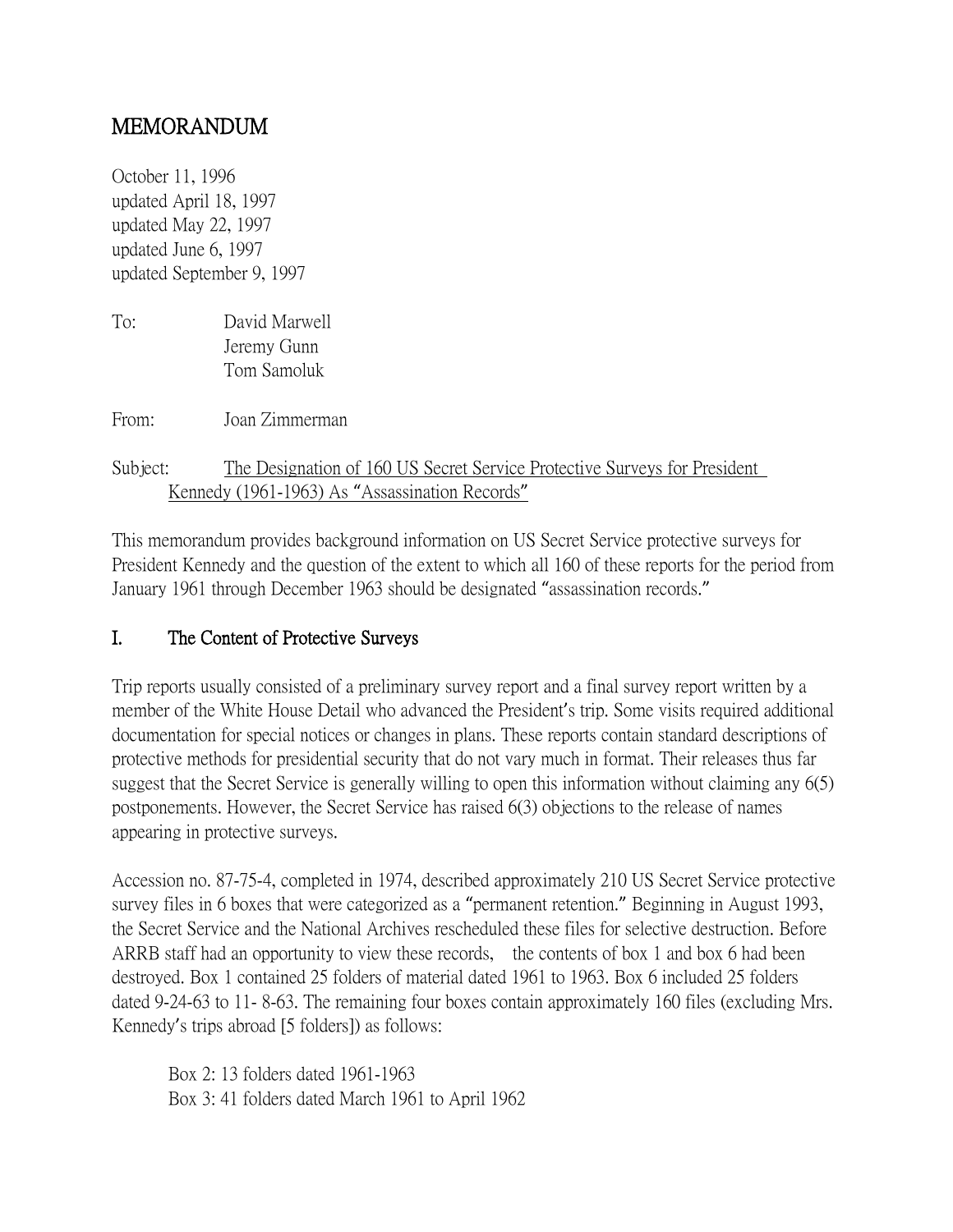Box 4: 58 folders dated April 1962 to December 1962 Box 5: 48 folders dated December 1962 to November 1963

These original documents are currently in Steve Tilley's office at NARA II.

The protective surveys are the third group of Secret Service materials that contain names from Protective Research Service files. The other two groups are the threat sheets and the Eileen Dinneen memorandums. Names released in one group would be released in the other two groups as well. The Review Board had an opportunity to consider evidence offered by the Secret Service for the threat sheets and the Dinneen memorandums at the November 13, 1996 meeting.

## II. HSCA Requests for Protective Surveys

All records viewed by HSCA staff are "assassination records." On February 10, 1978, Robert Blakey requested Secret Service records "with respect to communications between field office agents...the White House detail, and Secret Service headquarters...relating to Presidential protection and security." Blakey's time frame for the protective surveys was March [1](#page-1-0)963 through November 1963, and he listed 33 cities visited by President Kennedy for which he was requesting information.

An HSCA staff member, Eileen Dinneen, viewed President Kennedy's trip files at the Secret Service and described "the number of pages to be in excess of 2,060," which filled "two cardboard boxes with a few of the latest trip files lying separate."<sup>[2](#page-1-1)</sup> Dinneen's memorandum summarizing her study of protective surveys indicates that she reviewed several more files than Blakey had initially requested. According to the "135 form" listing of US Secret Service records in accession no. 87-75-4 at Suitland, Dinneen would have had the opportunity to view approximately 63 protective surveys dated from March 18, 1963, through November 8, 1963. Most of these protective surveys would have been in Boxes 5 and 6 of accession no. 87-75-4, with 6 additional surveys from 1963 appearing in Box 2. Dinneen's reference to the surveys of President Kennedy's trips to Tampa and Miami on November 18, 1963, suggests that the Secret Service provided her with even more surveys than those listed on the "1[3](#page-1-2)5 form."<sup>3</sup>

<span id="page-1-2"></span> $\mathrm{^3}$ Ibid., 3-4.

<span id="page-1-1"></span><span id="page-1-0"></span> $\overline{\phantom{a}}$ <sup>1</sup>G. Robert Blakey to Robert Goff, February 10, 1978, HSCA-US Secret Service Correspondence.

<sup>2</sup> Eileen Dinneen, "Review of JFK Trip Files for 1963," March 25, 1978, p. 1.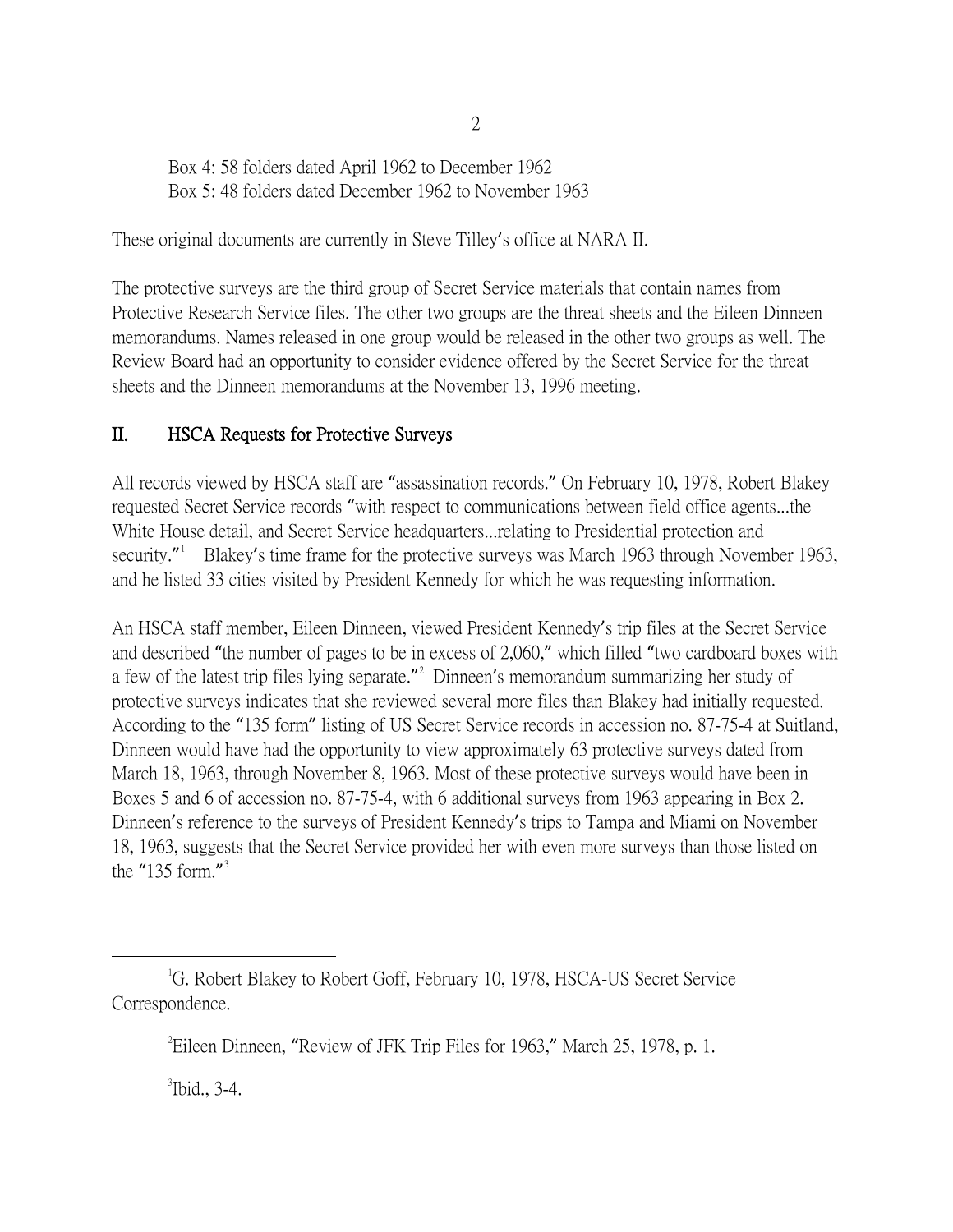In addition to these materials, Blakey requested similar records "relative to the President's visit to the Pan American Union Building in 1961" and "all information...concerning the threat against President Kennedy" described in an April 2, 1961 news article. $4$ 

The HSCA requested or viewed approximately 70-75 protective surveys for the March through November 1963 period and additional surveys from April, 1961.

I should add that later in the HSCA investigation, Blakey expanded his time frame beyond 1963 to include protective information for President Johnson. In his October 17, 1978 letter to Robert Goff, Blakey requested "access to Secret Service computer print-outs of all cases relating to Presidential protection for the period January-February, 1964." Although the Secret Service has apparently destroyed protective surveys for President Johnson in this time period, Blakey's request shows that he had broadened his original focus to include the months following the assassination of President Kennedy.

# III. US Secret Service Protective Surveys Open at NARA II

The Secret Service has already opened the following trip report documents from HSCA referred materials (by date of the report):

| San Jose                            | $3 - 14 - 63$ | $[180-10085-10155]$        |  |  |
|-------------------------------------|---------------|----------------------------|--|--|
| Chicago                             | $3 - 22 - 63$ | [180-10089-10416]          |  |  |
| Chicago                             | 3-29-63       | $[180-10089-10415]$        |  |  |
| [180-10089-10268]<br>Boston 4-26-63 |               |                            |  |  |
| Germany                             | 6-21-63       | [180-10089-10267]          |  |  |
| Milford, PA                         | $9 - 20 - 63$ | $[180-10089-10262]$        |  |  |
| Las Vegas                           | $10 - 1 - 63$ | [180-10089-10263]          |  |  |
| Milford, PA                         |               | 10-21-63 [180-10089-10261] |  |  |
| Philadelphia                        |               | 10-31-63 [180-10089-10414] |  |  |
| Philadelphia                        |               | 10-31-63 [180-10097-10430] |  |  |
| Chicago                             |               | 10-31-63 [180-10113-10086] |  |  |
| Chicago                             |               | 10-31-63 [180-10112-10288] |  |  |
| Chicago                             | $11 - 1 - 63$ | $[180-10113-10084]$        |  |  |
| Chicago                             | $11 - 5 - 63$ | $[180-10113-10085]$        |  |  |
| Houston                             |               | 11-30-63 [180-10120-10004] |  |  |
| Dallas 11-30-63 [180-10110-10280]   |               |                            |  |  |

<span id="page-2-0"></span> $\overline{\phantom{a}}$ Goff to Blakey, April 13, 1978, and Blakey to Goff, April 19, 1978, HSCA-US Secret Service Correspondence.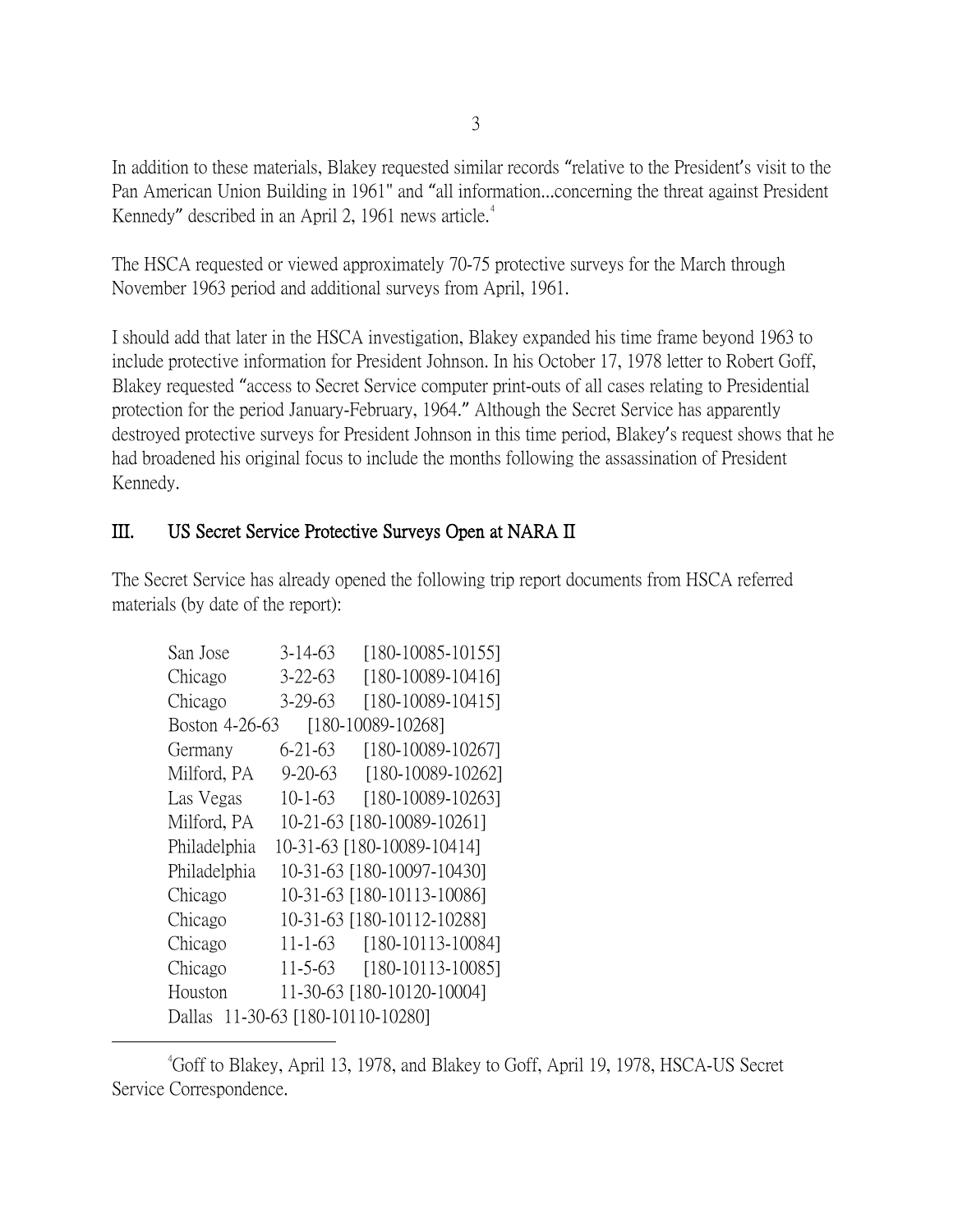Texas no date [180-10106-10458] Ft. Worth 12-24-63 [180-10120-10005] Miami 12-30-63 [180-10104-10134] Miami 1-15-64 [180-10089-10265]

In response to our SS-4 request for materials from the US Secret Service Archives, Jane Vezeris delivered eight protective surveys as follows:

| Philadelphia   |          | $10-31-63$ |
|----------------|----------|------------|
| Elkton, MD     |          | 11-14-63   |
| New York       |          | 11-14-63   |
| Palm Beach     |          | 11-16-63   |
| Cape Canaveral |          | 11-16-63   |
| Miami          | 11-18-63 |            |
| Tampa          | 11-18-63 |            |
| San Antonio    |          | 11-21-63   |

The Review Board designated all of the eight reports "assassination records" at the August 5, 1996 meeting. John Machado subsequently indicated to ARRB staff that all but two--the Miami and Tampa reports--had been delivered to NARA II with no postponements. We requested that the Service provide evidence for its postponements in the Miami and Tampa surveys by October 15, 1996. At the November 13, 1996 meeting, the Review Board voted not to sustain any of these postponements, and the Secret Service did not appeal the Board's determination. All of these surveys are now open at NARA.

#### IV. Historical Value of Protective Surveys

US Secret Service protective surveys from January 1961 to December 1963 are of historical interest for a variety of reasons.

1) The surveys are a detailed source for President Kennedy's travel, whereabouts, associations, and activities for his entire administration. For example, the "135 forms" for accession 87-75-4 describe files entitled "Other Places Folder #5 -Jan-Jun 1963" and "Other Places Folder #6-July-Nov 1963." One of the "other places" was an "off the record" trip to the Pentagon in late April 1963, where President Kennedy addressed top officials and then met privately with Secretary McNamara. Even John Newman's detailed chronology in *JFK and* Vietnam, which documents McNamara's May 6, 1963 revision of the military's Comprehensive Plan in order to direct troop withdrawal, missed this meeting.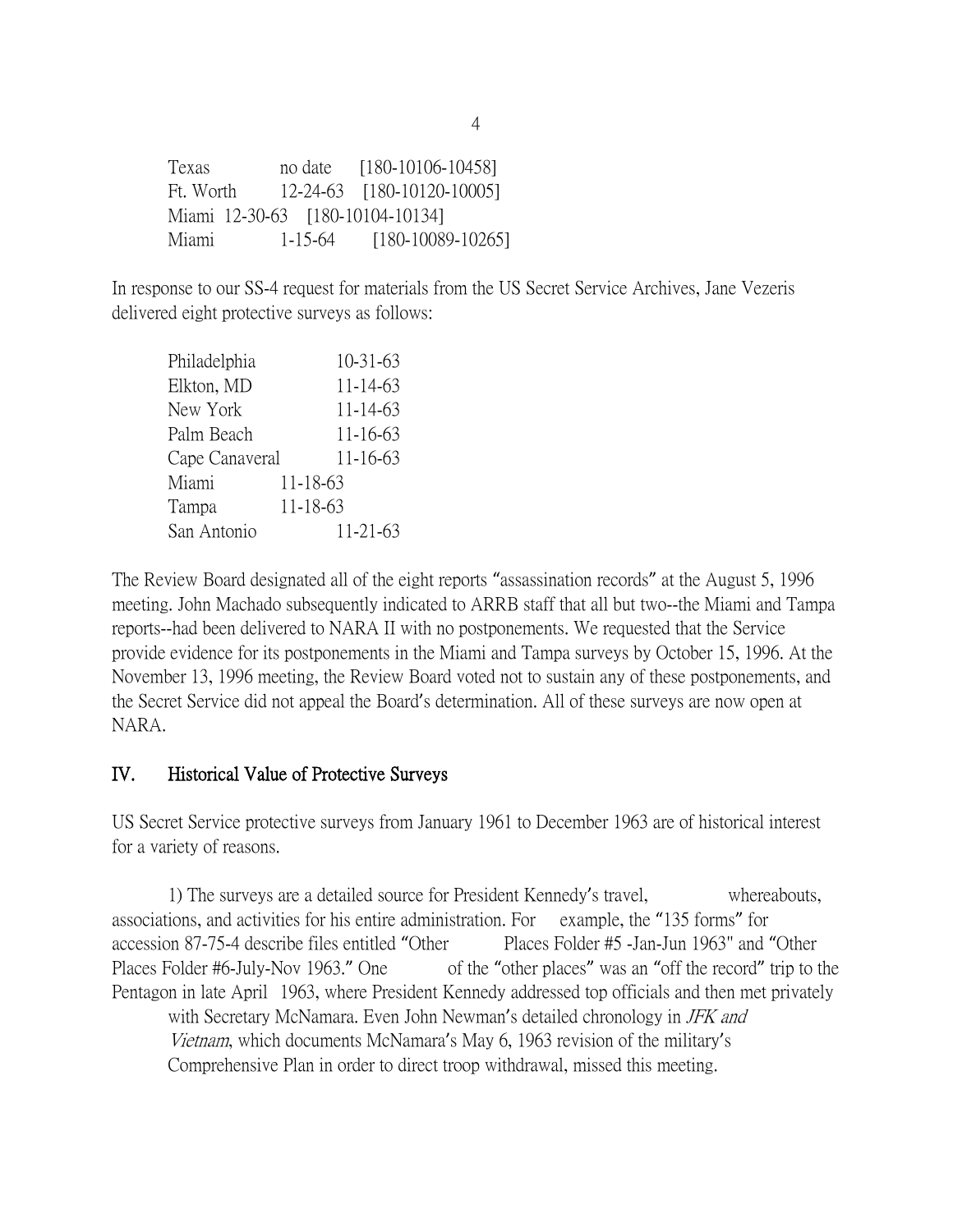2) The protective surveys from 1961 to 1963, document a complete picture of the Secret Service's protection for President Kennedy. By describing several different settings and a variety of circumstances, the trip reports establish a basis for comparing the protection the President received in Dallas. Researchers who have studied motorcades or motorcycle placement, for example, would have more evidence from earlier planning documents to consider how arrangements for the motorcade in Dallas were similar or different. For example, in a memo written within three weeks of the assassination, White House Detail SAIC Gerald Behn offered brief summaries of previous motorcades where President Kennedy had asked agents not to step on his car or push people away from the limousine. Behn offered instances where individuals had approached the limousine and where Behn had hit them. President Kennedy asked Behn not to hit people because the President thought they simply wanted to shake his hand. Behn stated that as early as November, 1961, President Kennedy "told me that he did not want agents riding on the back of his car" during trips to "Seattle, Phoenix, Bonham, Texas, and other stops...."<sup>[5](#page-4-0)</sup> Researchers should have access to these trip reports dating back to 1961.

3) Inclusion of all 160 protective surveys would allow researchers to study earlier activities and experiences of Secret Service agents who later protected President Kennedy in Dallas.

4) Information from other government sources might challenge the completeness of the protective reports. For example, the Warren Commission inquired about the extent of military support for Secret Service protective activities. The Department of Defense supplied the Warren Commission with memorandums from each entity which described how various military elements did or did not participate in presidential protection.<sup>[6](#page-4-1)</sup> An April 17, 1964 statement from the Department of the Navy asserted that ONI had assisted the Secret Service when President Kennedy visited Cape Canaveral on November 15-16, 1963, yet the protective survey report ARRB recently received from the Secret Service for his Florida trip does not include ONI in its list of participants. Without evidence for President Kennedy's entire administration, researchers will not be able to establish with certainty the role of the military in presidential protection. Since various military entities seemed to participate in different ways in protecting President Kennedy, their relationship with the White House Detail could be clarified with more extensive evidence in the protective surveys.

<span id="page-4-1"></span><span id="page-4-0"></span> $\frac{1}{5}$ <sup>5</sup>Gerald Behn to Chief [Rowley], "Policy on Special Agents Covering the Presidential Vehicle," December 9, 1963, folder: 611.3 Protective Techniques.

<sup>6</sup> CD 852a.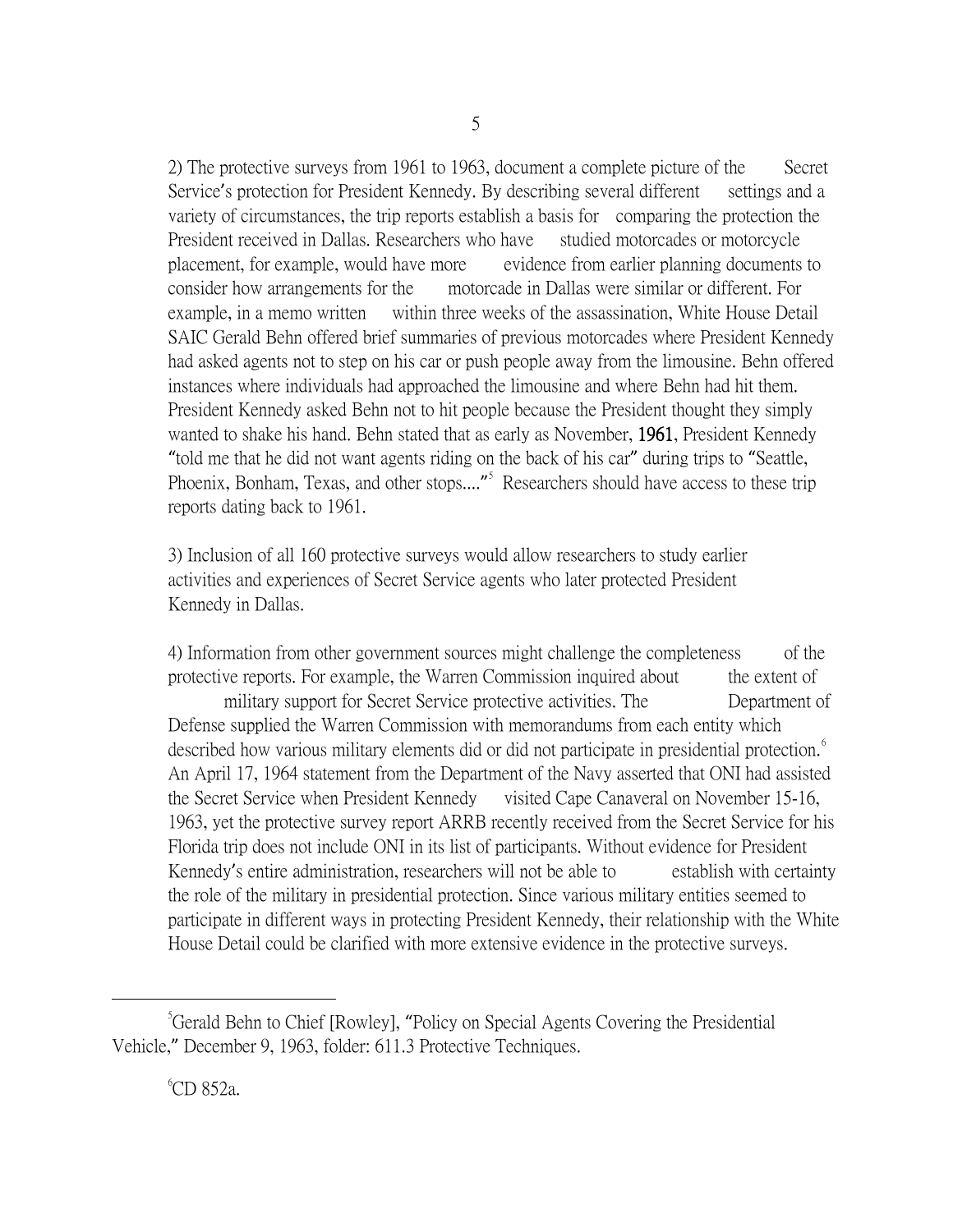5) Even the Warren Commission cast its inquiry more broadly than the HSCA's March through November 1963 window. Warren Commission memorandums from the March-April 1964 period indicate that the Commission's requests for information from SAIC Robert Bouck, head of the Protective Research Section, covered the November 1961 through November 1963 time period. See, for example, J. Lee Rankin to the Commission, April 21, 1964, and CE 762 (attached). The Warren Commission was examining a broad background for Secret Service activities in its effort to describe protection for President Kennedy.

6) Documents from the State Department and the CIA dated 1961 and 1962, that pertain to presidential protection are already "assassination records." More than 78 records from the State Department's Bureau of Diplomatic Security document information pertaining to President Kennedy's trips to Mexico and Brazil in June and July, 1962. Several of these communications include the Secret Service in the pre-trip planning. That is, both the State Department and the CIA provided the Secret Service with the specific information that agency needed to plan for presidential protection. Protective surveys from the Secret Service are a valuable complement to these communications from other agencies for at least two reasons: One is that the Warren Commission was especially interested in discovering what information other agencies provided to the Secret Service before the assassination of President Kennedy. A second reason is that researchers will be able to gauge not only what information came to the Secret Service but also how successfully the Secret Service used that information to protect President Kennedy before his trip to Texas.<sup>[7](#page-5-0)</sup>

7) A Secret Service classified log book that John Machado supplied to ARRB lists documents dated 1961 to 1965, that intelligence entities sent to the White House Detail. The Review Board designated the 12 pages of the log book we received an "assassination record" at the March 13-14, 1997 meeting. Some of the entries in the log book indicate that President Kennedy was the object of at least one assassination attempt in November of 1962. In fact, the HSCA requested and received information from the Secret Service on this assassination conspiracy that Belford Lawson of the HSCA referred to as "Cuban Plot to Assassinate JFK." Three file folders of material (a total of 66 documents) on this event are in the HSCA collection.<sup>[8](#page-5-1)</sup> The Secret Service has released its equities in these documents. Since these other sources that document the Secret Service's protective activities for the period before March 1963, have already been declared "assassination records," the protective surveys for the period

<span id="page-5-1"></span><span id="page-5-0"></span> $\overline{\phantom{a}}$ <sup>7</sup>See, for example, CIA (DDP) to USSS Chief, June 22, 1962 #119-10003-10112, and CIA (DDP) to USSS Chief, July 2, 1962, #119-10003-10077.

8 Agency File No. 013021 [180-10108-10017].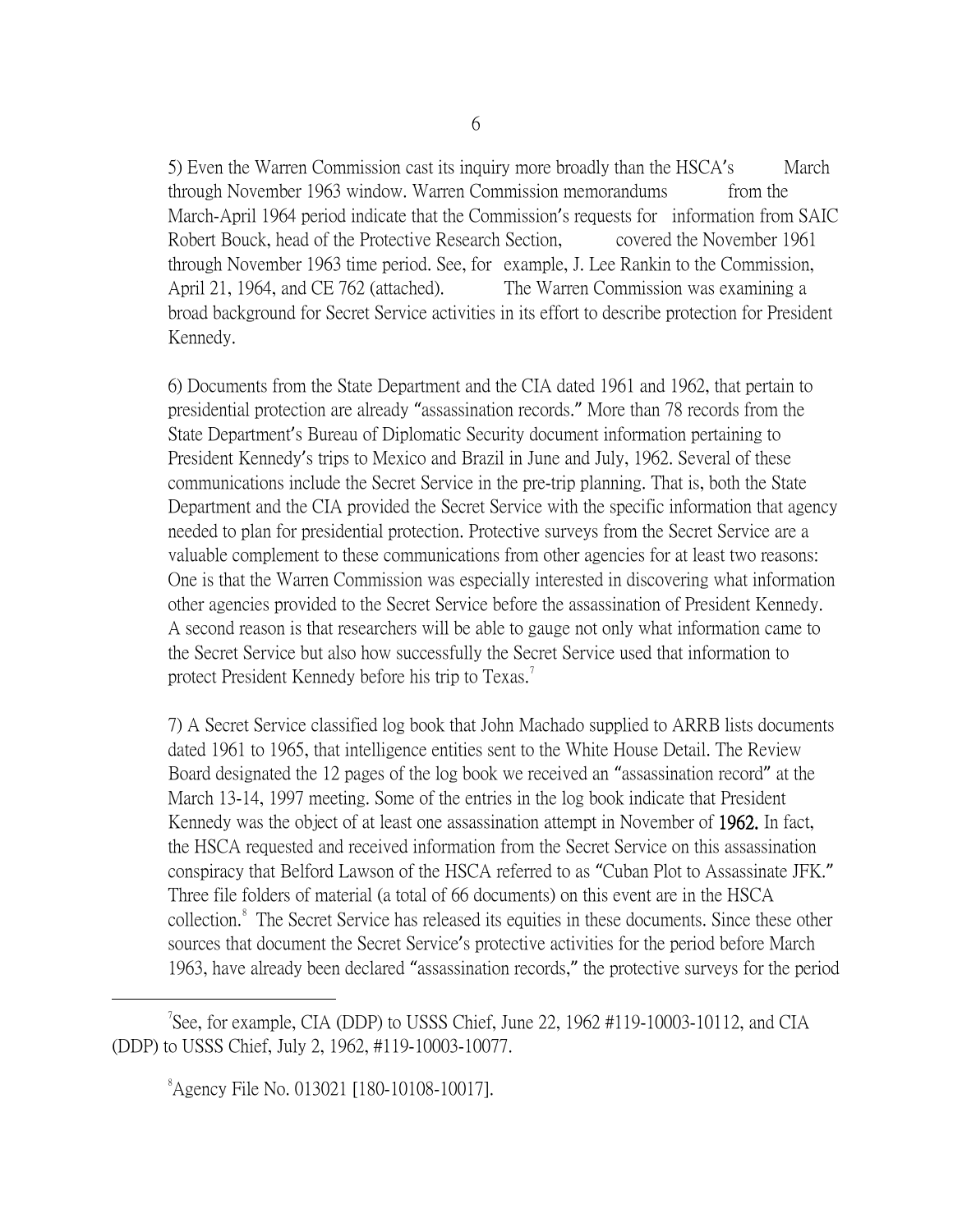January 1961 through February 1963, as well as December 1963 through February 1964 (if any still exist), should complement these documents as "assassination records."

## V. Current status of Protective Surveys Already Designated **"**Assassination Records**"**

At the October 15-16, 1996 meeting, the Review Board designated the protective surveys dated March-November 1963, and viewed by Eileen Dinneen "assassination records." In her letter of December 20, 1996, Jane Vezeris returned 9 surveys with postponements to ARRB. The Secret Service did not supply RIFs for these protective surveys. On February 11, 1997, Jeremy Gunn proposed a deal to the Service: If the Secret Service would withdraw its requests for postponements, ARRB would do the RIFs for the surveys. If the Service wished to pursue the postponements on the 9 surveys, then the Service should prepare RIFs. When John Machado came to our office on April 21, 1997, he said the Secret Service had prepared the RIFs (with postponements), and he subsequently brought the disk to ARRB and to Steve Tilley. The Service requested postponements on 9 surveys as follows:

> 154-10003-10001 [Sheraton Park Hotel] 154-10003-10016 [Boston College] 154-10003-10017 [Nashville] 154-10003-10018 [Muscle Shoals, Alabama] 154-10003-10019 [New York City] 154-10003-10020 [Colorado Springs] 154-10003-10024 [Los Angeles] 154-10003-10043 [New York City] 154-10003-10044 [11- State Conservation Trip]

The Service has not requested any postponements on the remaining 36 protective surveys dated March-December, 1963. Those records have RIFs, and they are now open to the public in the JFK Collection.

In September 1997, we learned that the Secret Service would not appeal the Review Board's July 1997 vote to open the remaining surveys. Also, the Secret Service voluntarily expanded our original request for surveys dated March-November 1963, to include January and February 1963, as well. The Secret Service released 46 protective surveys for the January-September 1963 period. The total number of pages in this release is 1,981.

# VI. Whether to Designate Protective Surveys Dated January 1961 through February 1963, and December 1963 through February 1964, Assassination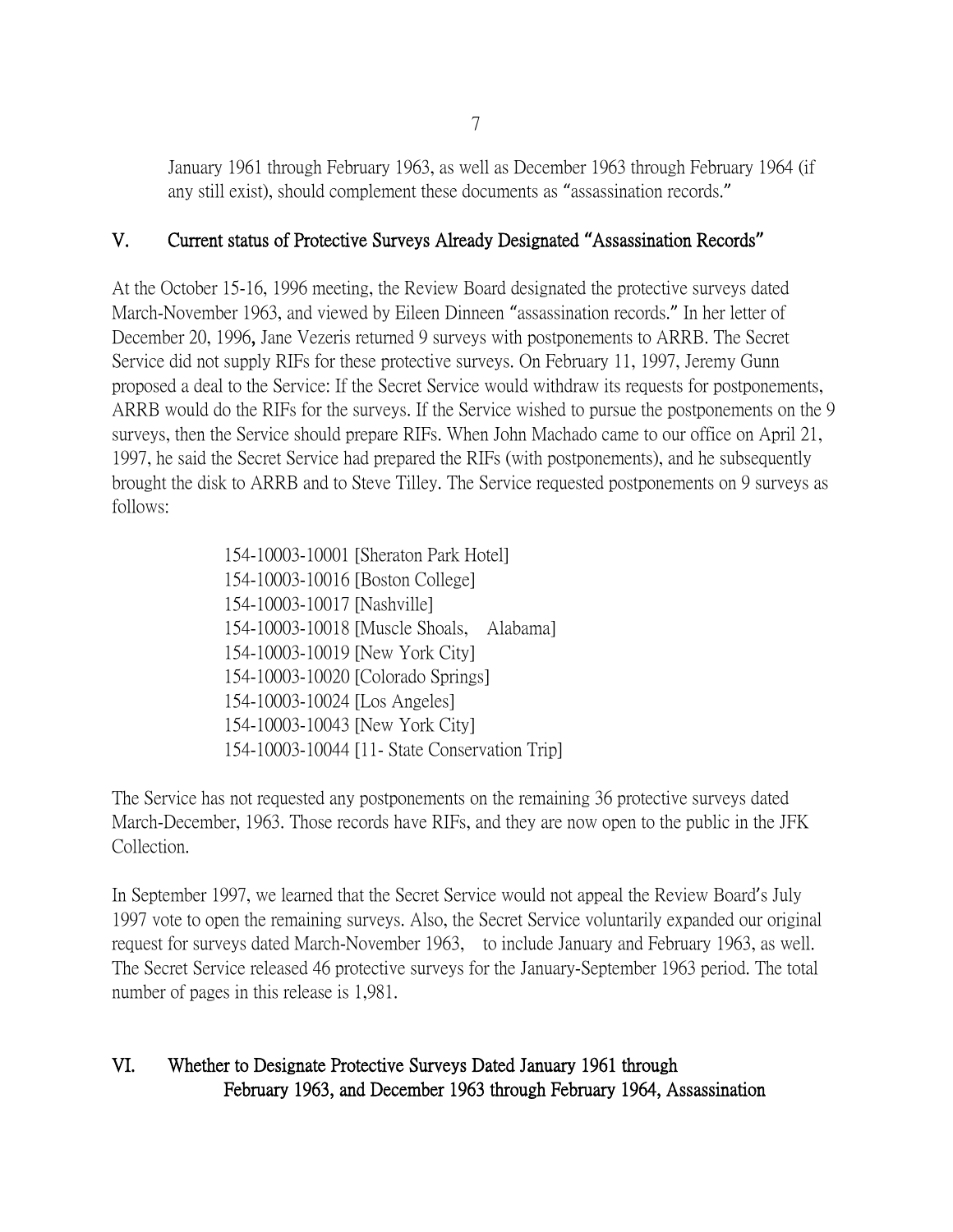#### Records

A. Reasons to oppose designating all protective surveys for President Kennedy dated January 1961 through February 1963, *"*assassination records.*"*

The Review Board could safely restrict itself to the scope of the HSCA's interest (March-December 1963).

The Review Board should not make designations that would invite appeals. If the records are too far away from the nexus of the assassination, ARRB would have difficulty defending its selection of documents as "assassination records" if the Secret Service decided to appeal.

#### B. Reasons to declare all protective surveys for President Kennedy *"*assassination records.*"*

In addition to the 7 reasons listed under section IV "Historical Value of Protective Surveys," the Review Board might consider the history of these records in the hands of the Secret Service. Two of the six boxes-- box 1 and box 6--were destroyed. Box 6 contained protective surveys for 1963, including records of President Kennedy's canceled trip to Chicago in early November 1963. Over the past four months, at least three researchers have asked for the now destroyed folders that documented that canceled trip.

The public is increasingly aware of the availability of protective surveys. If the Board does not designate the pre-March, 1963 protective surveys "assassination records," their availability will certainly be restricted. At one point over a year ago, Steve Tilley told me that John Machado had asked him to return the boxes of surveys to the Secret Service. If Steve keeps these records in spite of the Service's request, these files would only be available through FOIA requests. The Service would be able to impose considerable restrictions on the information in the surveys, especially if the Board considered their status and determined that the documents are not "assassination records."

If the Service succeeds in retrieving the "NBR" surveys (January 1961-December 1962), that agency would be free to schedule them for destruction. Such an outcome would surely redound to the detriment of the Board's image as an aggressive agency dedicated to locating and making public all records related to the assassination of President Kennedy.

The fact that the Service *voluntarily* released January and February 1963 surveys suggests that even the Secret Service recognizes an interest in a broader time frame for these documents.

### Recommendation: